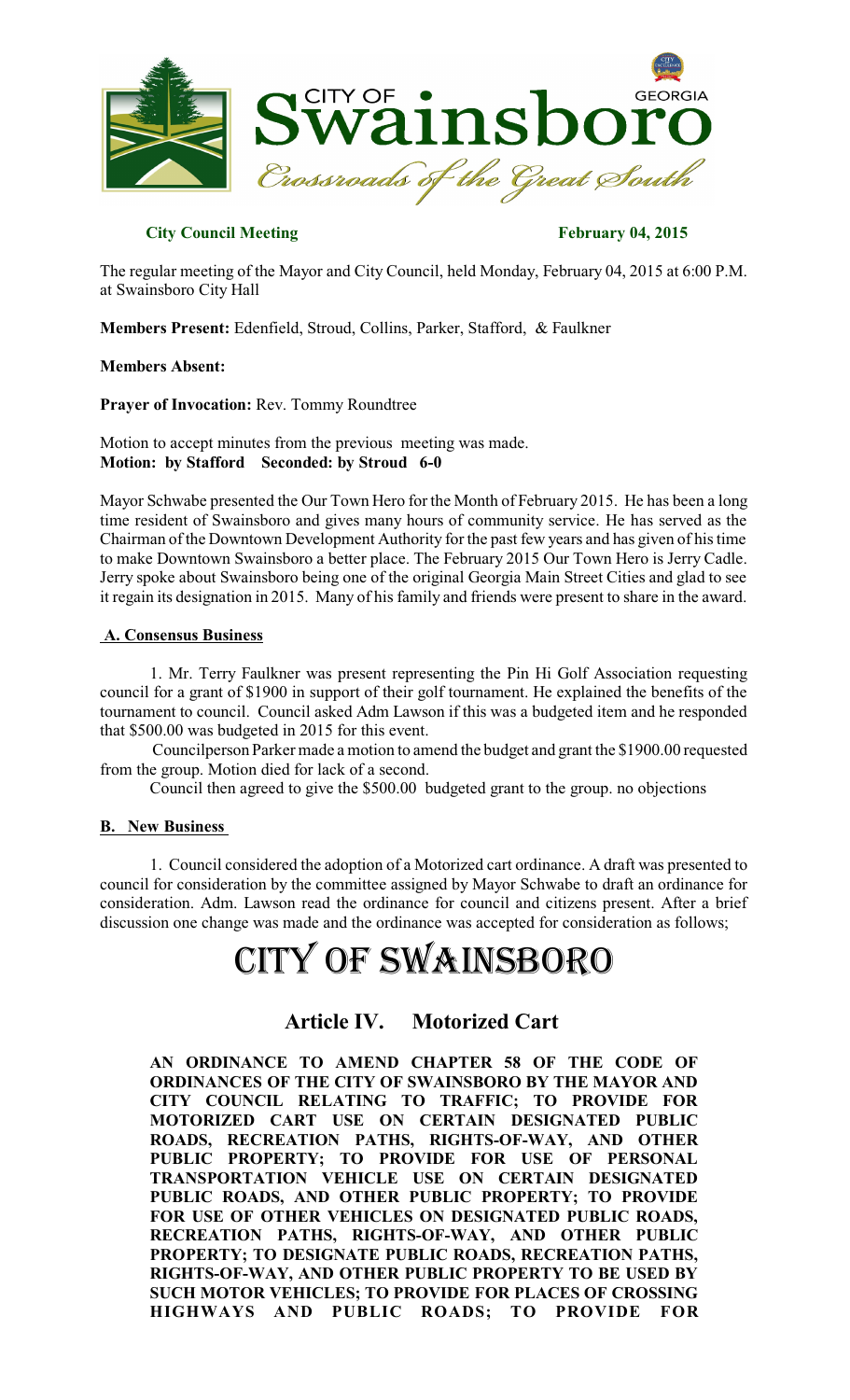#### **REGISTRATION REQUIREMENTS; TO PROVIDE FOR LICENSING REQUIREMENTS; TO PROVIDE FOR RULES OF OPERATION; TO PROVIDE DEFINITIONS; TO PROVIDE FOR SEVERABILITY; TO PROVIDE AN EFFECTIVE DATE; TO REPEAL ALL ORDINANCES AND PARTS OF ORDINANCES IN CONFLICT HEREWITH; AND FOR OTHER PURPOSES.**

#### SECTION ONE

Chapter 58 of the Municipal Code of the City of Swainsboro is amended by adding a new Article, to be numbered Article IV, which shall include the following language:

**Article IV. Motorized Carts**

Sec. 58-85. Short Title.

This Article shall be known as the "City of Swainsboro Community Transportation Vehicle Ordinance."

Sec. 58-86. Findings and Intent.

This ordinance is adopted to address the interest of public safety. Motorized carts, personal transportation vehicles, electric personal assistive mobility devices and other similar vehicles are not designed or manufactured to be used on public highways, streets and roads, (hereafter "public roads") and the City of Swainsboro in no way advocates their operation on th and the City of Swainsboro in no way advocates their operation on the public roads within its jurisdiction. Adoption of this ordinance is not to be relied upon as a determination by the City of Swainsboro that operation of motorized carts, personal transportation vehicles, electric personal assistive mobility devices, low-speed vehicles, and other similar vehicles on public roads is safe or advisable if done in accordance with this Article. By regulating such operation the city is merely addressing safety issues. All persons who operate or ride in motorized carts, personal transportation vehicles, electric personal assistive mobility devices, low-speed vehicles, and other similar vehicles on public roads do so with their own judgment and at their own risk, and must be observant of, and attentive to the safety of themselves and others, including their passengers, other motorists, bicyclists, and pedestrians. Notwithstanding any law to the contrary, the City of Swainsboro has no liability in negligence, nuisance or under any other cause of action for losses resulting from the use of motorized carts, personal transportation vehicles, electric personal assistive mobility devices, low-speed vehicles, and other similar vehicles on roads, sidewalks, recreation paths, rights-of-way or other public property under this Article. Any person who operates motorized carts, personal transportation vehicles, electric personal assistive mobility devices, low-speed vehicles, and other similar vehicles is responsible for procuring appropriate insurance as may be required by any State of Georgia law or this Chapter as a condition of operating motorized carts, personal transportation vehicles, electric personal assistive mobility devices, low-speed vehicles, and other similar vehicles on the roads of the City of Swainsboro.

#### Sec. 58-87. Definitions.

The following words and phrases when used in this Article shall have the definitions respectively ascribed to them in this Article.

*All-Terrain Vehicle* shall have the same definition as set forth in O.C.G.A. § 40-1-1(3).

*Rough Terrain Vehicle (RTV) or Utility Terrain Vehicle (UTV) –* A Side by Side vehicle that is a small 2-person or 4-person four-wheel drive off road vehicle, often utilizing truck-like features for working, instead of recreation.

*Bicycle* shall have the same definition as set forth in O.C.G.A. § 40-1-1(6).

*Dealer* shall have the same definition as set forth in O.C.G.A. § 40-1-1(11).

*Electric personal assistive mobility device (EPAMD)* shall have the same definition as set forth in O.C.G.A. § 40-1-1(15.6).

*Gross Weight* means the un-laden weight of the vehicle plus the weight of any load thereon.

*Low-Speed Vehicle (LSV)* shall have the same definition as set forth in O.C.G.A. § 40-1-1(25.1).

*Moped* shall have the same definition as set forth in O.C.G.A. § 40-1-1(28).

*Motorized Cart* shall have the same definition as set forth in O.C.G.A. § 40-1-1(32).

*Motor Vehicle* shall have the same definition as set forth in O.C.G.A. § 40-1-1(33).

*Pedestrian* shall have the same definition as set forth in O.C.G.A. § 40-1-1(42).

*Personal Transportation Vehicle* shall have the same definition as set forth in O.C.G.A. § 40-1-1(43.1).

*Public Road* means the entire width between the boundary lines of every right-of-way or place open to the use of the public for purposes of vehicular travel within the boundaries of the City of Swainsboro, including streets and alleys.

*Sidewalk* means that portion of public property of a street between the curb lines, or the lateral lines of a railway, and the adjacent property lines, intended for use only by pedestrians.

*Recreation Path* means a right-of-way adjacent to motor vehicle travel lanes or other portion of public property of a street between the curb lines, or the later lines of a railway, and the adjacent property lines, or in any other designated public right-of-way or public property designated by signs for shared use by motorized carts, personal transportation vehicles, EPAMD vehicles, bicycles, and pedestrians. Such paths may be designated by resolution of the City Council.

*Un-laden Weight* means the weight of a vehicle without load as per the manufacturer's specifications for such vehicle.

*Valid Motor Vehicle Driver's License* means any current and valid certificate issued by the state, other state of the United States of America, or international agency which permits persons to operate motor vehicles on the public roads of the state.

*Vehicle* shall have the same definition as set forth in  $O \n\tilde{\text{C}}$  G A  $\tilde{\text{S}}$  40-1-1(75).

Sec. 58-88. Nomenclature.

Any personal transportation vehicle, as defined by this Chapter, which also qualifies as a motorized cart, as defined by this Chapter, shall only be considered a motorized cart under this Chapter and be subject only to the requirements, including registration, equipment, and inspections for motorized carts under this Chapter.

- Sec. 58-89. Personal Transportation Vehicle Equipment.
- (a) All personal transportation vehicles shall have a braking system sufficient for the weight and passenger capacity of the vehicle including a parking brake, a reverse warning device functional at all times when the directional control is in the reverse position, a main power switch which shall render the power circuit inoperative when the switch is in the 'off' position or the key or other activating device is removed, such key or other activating device only being removable in the 'off' position, head and tail lamps (when utilized during darkness), hand holds and a displayed slow moving motor placard.
- (b) All personal transportation vehicles which do not also qualify as motorized carts shall comply with all applicable provisions of Article 1, Chapter 8, Title 40 of the Official Code of Georgia Annotated.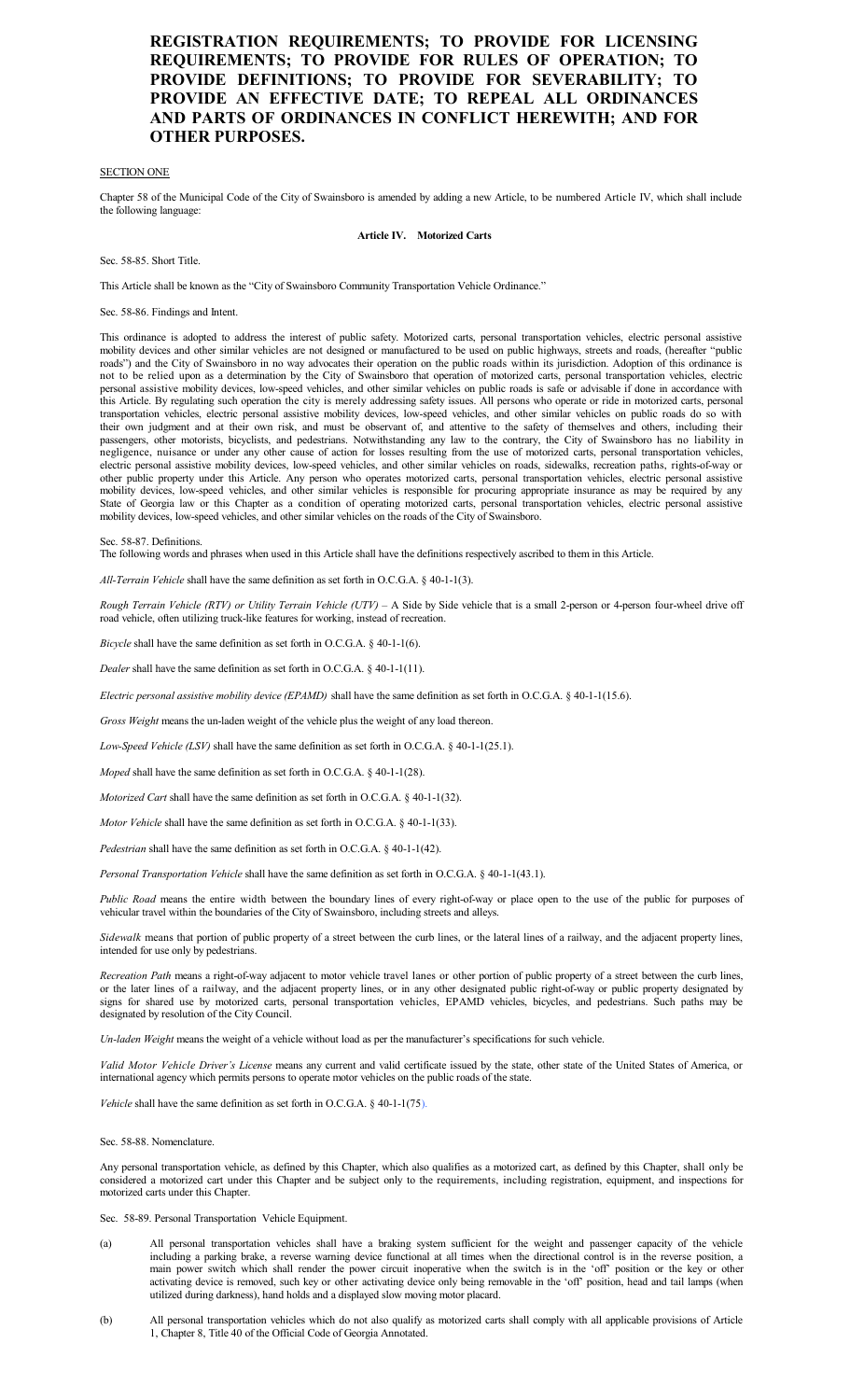- (c) If equipped on motorized cart, seat belts must be worn.
- Sec. 58-90. Motorized Cart Operation Regulations.
- (a) Motorized carts may only be driven on designated public roads, recreation paths, rights-of-way or other public property of the city.
	- (1) The designated public roads shall include all public roads within the jurisdiction of the city which have a speed limit of thirty-five (35) miles per hour or less or on other public roads as the Mayor and City Council shall approve, and as the Mayor and City Council shall deem appropriate for use as designated public road for use by motorized carts.
	- (2) Designated rights-of-way or other public property includes all public rights-of-way and public property of the city except public property excluded by this Chapter, by this subsection, or by state law, and does not include the following: City Parks
- (b) Motorized carts shall not be operated on sidewalks at any time. (Excluding City owned vehicles for government use and motorized carts used for medical purposes)
- (c) No person shall operate a motorized cart on a public road of the City of Swainsboro unless that road is designated for motorized cart use by this Article
- (d) Motorized cart owners shall maintain their motorized carts in a manner which ensures that an unobstructed view from the driver's seat to the rear is maintained at all times the motorized cart is in operation on public roads.
- (e) The maximum occupancy of a motorized cart traveling on public roads, sidewalks, paths, rights-of-way or other public property shall be one person per designated seat.
- (f) All operators of motorized carts shall abide by all traffic regulations applicable to vehicular traffic when using the designated public roads, recreation paths, rights-of-way or other public property of the city.

Sec. 58-91. Motorized Cart Operator Licensing Regulations.

- (a) Those persons possessing a valid motor vehicle driver's license issued by the state, other state of the United States of America, or international agency which permits such person to operate a motor vehicle on the highways of the state may operate and drive a motorized cart on designated public roads, recreation paths, rights-of-way or other permitted public property of the city.
- (b) Those persons who are twelve (12) years of age or older but do not hold a valid motor vehicle driver's license may drive a motorized cart on the designated public roads, recreation paths, rights-of-way or other public property of the city if they are accompanied by a person who holds a valid motor vehicle driver's license.
- (c) No person under the age of twelve (12) years shall be permitted to operate a motorized cart on designated public roads, recreation paths, rights-of-way or other public property of the city.
- Sec. 58-92. Liability.
- (a) The owner or operator of a motorized cart is liable for his or her own actions and takes full responsibility for damages inccurred by all drivers of this vehicle.

Sec. 58-93. Hazardous Activities and Special Rules.

- (a) Blocking of public access to any public roads, sidewalks, recreation paths, rights-of-way or other public property of the city shall be prohibited, except for permitted events.
- (b) All operators and passengers of motorized carts, low-speed vehicles, personal transportation vehicles, and other motor vehicles shall remain seated at all times during the operation of motor vehicle.
- Sec. 58-94. Penalties.
- (a) Any person who violates the terms of this Article shall be cited to appear before the municipal court or other court of appropriate jurisdiction and, upon conviction, punished as provided in the Code of the City of Swainsboro, Georgia.
- (b) Sanctions will be enforced against the licensed operator. In the absence of a licensed operator, all fines and penalties shall be levied against the responsible party of the vehicle as follows:
	- (1) For the first offense, a written warning will be issued;
	- (2) For the second offense committed within one year of conviction for a first offense, a fine of not to exceed \$25.00; and
	- (3) For a third offense committed within one year of conviction for a second offense for a vehicle, a fine of not to exceed \$50.00;
	- (4) For all additional offenses committed within one year of conviction for a third offense for a vehicle, a fine of not to exceed \$200.00, set by the municipal court judge, to include the possibility of the privilege to operate a vehicle as described in this article being revoked.

All ordinances or parts of ordinances in conflict with this ordinance are hereby repealed.

#### SECTION THREE

SECTION TWO

If any section, clause, sentence or phrase of this ordinance is held to be invalid or unconstitutional by any court of competent jurisdiction, then said holding shall in no way effect the validity of the remaining portions of this ordinance.

#### SECTION FOUR

This ordinance shall become effective immediately upon its adoption by the City Council.

THIS ORDINANCE AMENDMENT SHALL BECOME EFFECTIVE IMMEDIATELY UPON ADOPTION AS PROVIDED FOR BY THE CHARTER OF THE CITY OF SWAINSBORO.

FIRST READING:

SECOND READING:

ADOPTED THIS DAY OF , 2014.

 $\mathcal{L}_\text{max} = \mathcal{L}_\text{max} = \mathcal{L}_\text{max} = \mathcal{L}_\text{max} = \mathcal{L}_\text{max} = \mathcal{L}_\text{max} = \mathcal{L}_\text{max}$ 

Charles Schwabe, Mayor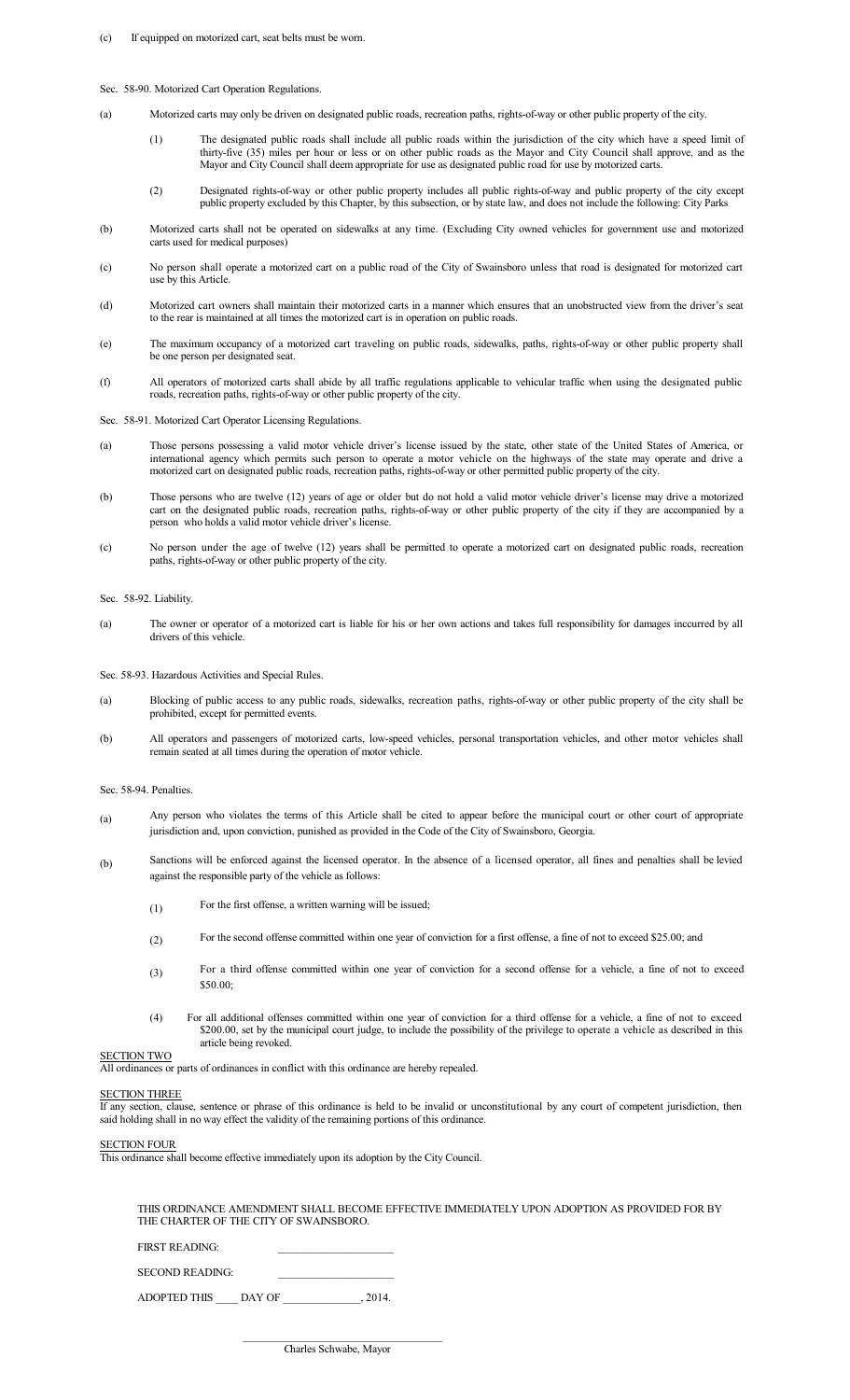| Al L. Lawson, City Adm.         |                                     |
|---------------------------------|-------------------------------------|
| Cleve Edenfield, Council Member | Sandra Stroud, Council Member       |
| John E. Parker, Council Member  | Bobby Collins, Council Member       |
| Rita Faulkner, Council Member   | Johnny Ray Stafford, Council Member |

Motion to consider the ordinance was made. This will be considered as the first reading of the ordinance.

## **Motion: by Stafford Seconded: by Faulkner 6-0**

### **C. Old Business**

ATTEST:\_\_\_\_\_\_\_\_\_\_\_\_\_\_\_\_\_\_

None

### **D. Committee Reports**

**Police**: Councilperson Stafford gave the January Police Report.

Police Chief Ellison reported to council that the Swainsboro Police Department had responded to a three person shooting incident at the New Image Club located on North Coleman St. No one killed but three were transported to the hospital. He stated this is the third incident of this kind at this establishment on two month. Chief Ellison stated he was concerned with the safety in the neighborhood and the are around the establishment. He stated he would handle the criminal investigation on going but the council needed to consider the license on the establishment. Council discussed the matter at great length and asked what the occupancy load of the building was. Chief Strobridge stated he could determine the occupancy load through the Fire Marshall's office. There were many issues such as parking and safety discussed.

Motion was then made to suspend the business license of the establishment for two weeks to give the business owner time to address some of these issues.

#### **Motion: by Stafford Seconded: by Stroud 3-3 Mayor Schwabe voted yes opposed; Parker, Faulkner, Collins**

Tommy Roberson representing the New Image Club was present and informed council that new metal detectors had been ordered to keep the weapons out of the club.

#### **Public Works**: Councilperson Parker reported everything routine.

Councilperson Parker asked if some on littering signs could be placed to help control the littering. Councilperson Parker will get with Rick from OMI to get these placed.

Councilperson Parker stated that in the 2015 budget was the purchase of come new equipment for Public Works and he would like to present three bids for a new mini-excavator that was needed in that department. The bids were as follows;

1. Yancey CAT - \$46,262.00

- 2. Flint Equip. \$53,468.82
- 3. Tractor Equ \$64,738.00

Councilperson Parker stated all of the bids met the specs and made a motion to purchase the low bid.

#### **Motion: by Parker Seconded: by Stroud 6-0**

**Fire:** Councilperson Collins presented January Fire Report.

Councilperson Collins gave council an update on the new Fire Station. She congratulated the Fire Department on the new lower ISO rating obtained in 2014.

**Recreation**: Councilperson Faulkner reported everything routine.

Councilperson Faulkner reported on the success of the SPLASH in SPORTS Facility at the Recreation Center.

She reported they are still lookin for a generator for backup power to that facility.